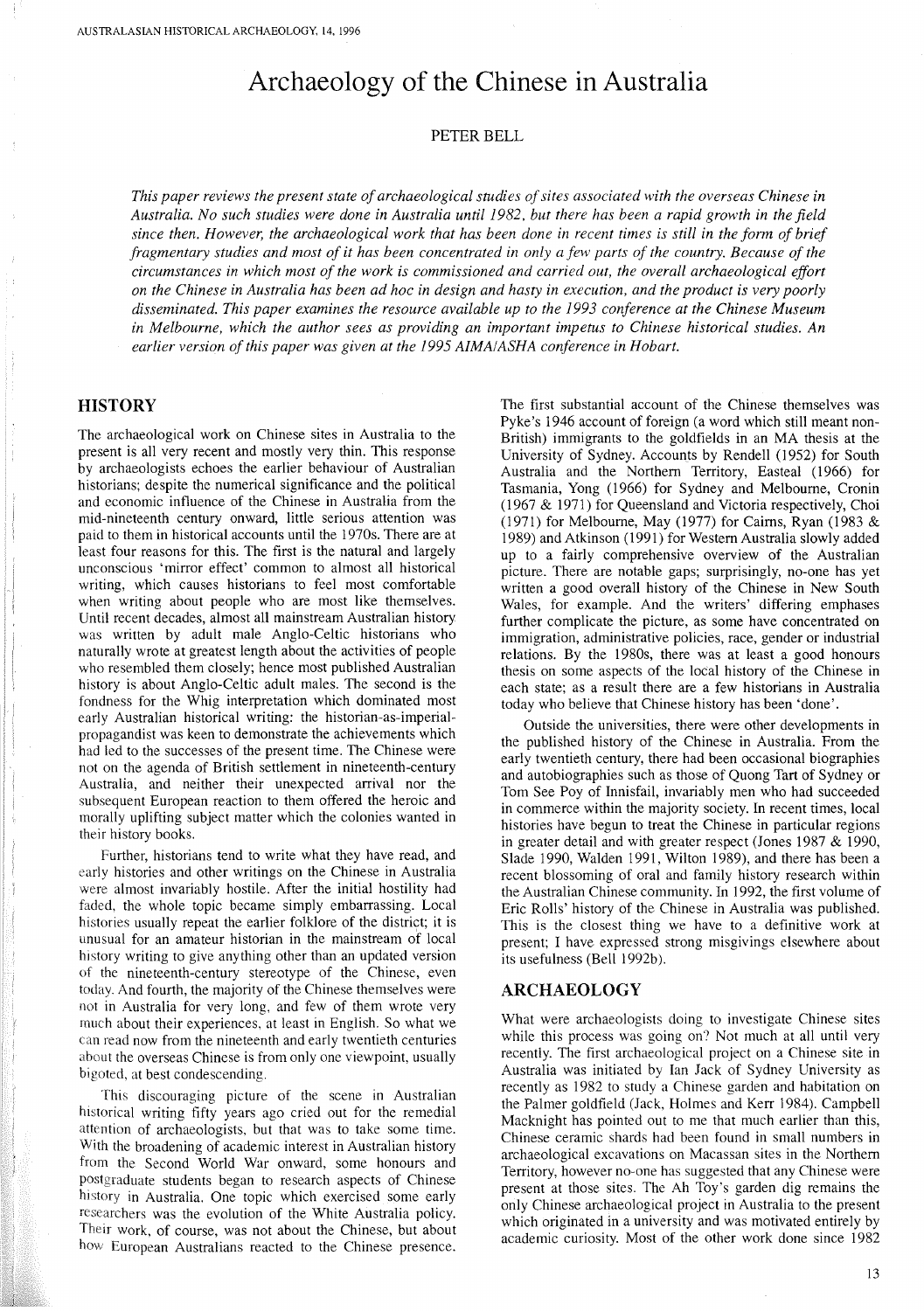has been commissioned to assist in cultural resource management or environmental impact assessment.

The formation of the Australian Heritage Commission and heritage agencies in several states of Australia in the 1970s gave the initial impetus to site-based projects. Commencing in the early 1980s, a number of studies in widely separated parts of Australia have drawn up inventories of Chinese sites for heritage conservation purposes. Whether all of these are strictly archaeological projects is debatable, but they generally include more or less detailed site descriptions which constitute a basic archaeological record. Howard Pearce's survey of the Pine Creek district of the Northern Territory (1982) described a large number of Chinese sites connected with gold mining. In a remarkable study commissioned by the Queen Victoria Museum, Helen Vivian (1985) recorded the Chinese tin mining settlements of northeast Tasmania in detail, and collected valuable oral evidence from former residents. Elaine Van Kempen (1987) reported on Chinese sites across northern Australia for the Australian Heritage Commission. The administrative needs of the Palmer Goldfield Reserve in North Queensland led to lengthy site inventories being compiled by Gordon Grimwade (1990) and Jillian Comber (1992).

The circumstances surrounding these last two reports point to one of the problems that can arise when archaeological studies are managed by a government agency. There is now a belief in some Queensland government circles that because of the Grimwade and Comber studies, the Palmer goldfield has been 'done', whereas Reserve R12, the study area for both projects, is only about 10 percent of the land known to have been intensively occupied by Chinese miners in the 1870s (Kirkman 1984).

More detailed studies have looked at individual sites, generally ones in public ownership: the South Australian National Parks Service commissioned a study of the 'Chinamen's Well' site on the Coorong (Snoek 1984), Gordon Grimwade and the Material Culture Unit at James Cook University have done a series of studies of the Atherton temple and nearby Chinatown (Grimwade 1986-87, Grimwade & Reynolds 1986, Cutler & Reynolds 1991), and Peter Forrest has reported on Chinese sites associated with the phosphate mines on Christmas Island (Forrest 1989).

The gold mining revival of the 1980s generated another form of archaeological study as a component of environmental impact assessments of proposed mining operations on historic sites. New mines on nineteenth-century Chinese-occupied sites have given rise to studies by Gillian Alfredson (1988), Gordon Grimwade (1988-1993) and Resource Consulting Services (1989-1991) in Queensland, and Justin McCarthy (1986-1989), NSR Environmental Consultants (1992) and Kinhill Engineers (1989-1993) in the Northern Territory. The briefs for these reports generally require the consultant to undertake intensive scrutiny of a relatively small area of land. They rarely set out to test hypotheses, or have more than a rudimentary research design, but are exercises in detailed observation and accurate recording.

These studies have amassed data on hundreds of sites  $$ about 200 on the Palmer goldfield alone  $-$  ranging across a spectrum of types including habitations, stores, temples, gardens, irrigation ditches, alluvial diggings, underground mines, hearths, ovens, forges, wells, and graves. There are distinctive structures and artefact assemblages associated with Chinese occupation which seem remarkably consistent right across the country from the Alligator River in the Northern Territory to the Ringarooma River in Tasmania. Yet these are at present merely intuitive observations; no-one has ever put these data together and tested them. The varied nature of the studies would probably make it very difficult for such a project to adopt rigorous methods. And unfortunately, because much of this data was collected in the course of environmental

impact studies, many of the sites identified in these reports have subsequently been destroyed or damaged by mining operations. No one has yet done a post-disturbance inventory of these sites, but it is likely that a large proportion of the Chinese historic places identified in the 1980s no longer exist.

Some of the ground this paper covers has been traversed by Ian Jack in two earlier papers, one delivered to the American Society for Historical Archaeology in 1986, and another which appeared in *Australasian Historical Archaeology* in 1995 (Jack 1986 & 1995). In his 1986 paper, Jack reported on the state of archaeological work on Chinese sites in Australia to that time he knew of only his own on the Palmer and Vivian's in Tasmania. He described the outlook of historical archaeology in Australia to that time as 'excessively Eurocentric' and work on Chinese sites as 'in its infancy compared with America or New Zealand'. Jack's more recent paper analysed the contribution which archaeology has made to the historical study of the Chinese in Australia, and in doing so, briefly summarised the work which has been done in the archaeology of overseas Chinese sites in the Pacific region. He accurately pointed out that a bibliography on the archaeology of the overseas Chinese in Australasia published two years previously (Bell, Grimwade & Ritchie 1993) includes very few references which report the results of archaeological work; in fact the bulk of the bibliography is historical source material which may be useful to archaeologists.

Jack also drew attention to the large proportion of the bibliography which is related to temples ('joss houses'): over 8% of the entries. This may reflect the fact that a large proportion of the work on the Chinese in Australia has been generated within museums and schools of material culture or architecture. But it probably also arises from a more general preoccupation with physical distinctiveness. The overseas Chinese in Australia were often disappointingly ordinary to observers; much of their behaviour was identical to that of the population at large. Temples usually presented the most visibly exotic appearance of all the buildings in Chinese communities, and they are frequently the last element of the community's fabric to survive.

Slender as is this body of archaeological work, some of it has been greeted with interest outside Australia, and a number of Australian practitioners have established informal links with overseas researchers, particularly in New Zealand and the USA. Priscilla Wegars of the University of Idaho has made comparative reference to Australian archaeological findings in her published works on Chinese sites in North America (Wegars 1991 & 1993), and Patricia Jones of San Jose University corresponded with a number of Australian archaeologists while writing her study of Chinese ceramics from the wreck of the *Frolic* (Jones 1992). In Australia, shipwrecks also present a potential source of information on the Chinese which has not yet been tapped. For years, South Australian maritime archaeologists have been searching without success for the wreck of the *Phaeton,* which sank off Robe in 1857 while inbound with Chinese gold miners, and was apparently never salvaged (Jeffery & Kenderdine 1991).

When we compare the publicly accessible work by historians on the Chinese in Australia with that produced by archaeologists, a pattern becomes evident. Academic historians tend to have written one or more major works, usually an honours, masters or PhD thesis, which sum up their contribution to the discipline (Atkinson 1991, Choi 1971, May 1977, Rendell 1952, Ryan 1983, Yong 1966). Some of these have been published in book form and then become widely accessible. However, no thesis has yet been written in Australia on a Chinese topic in the discipline of archaeology; virtually all the work referred to in this paper is in the form of brief papers or consultants' reports. Australian archaeological consultants as a rule do not produce a single major work, but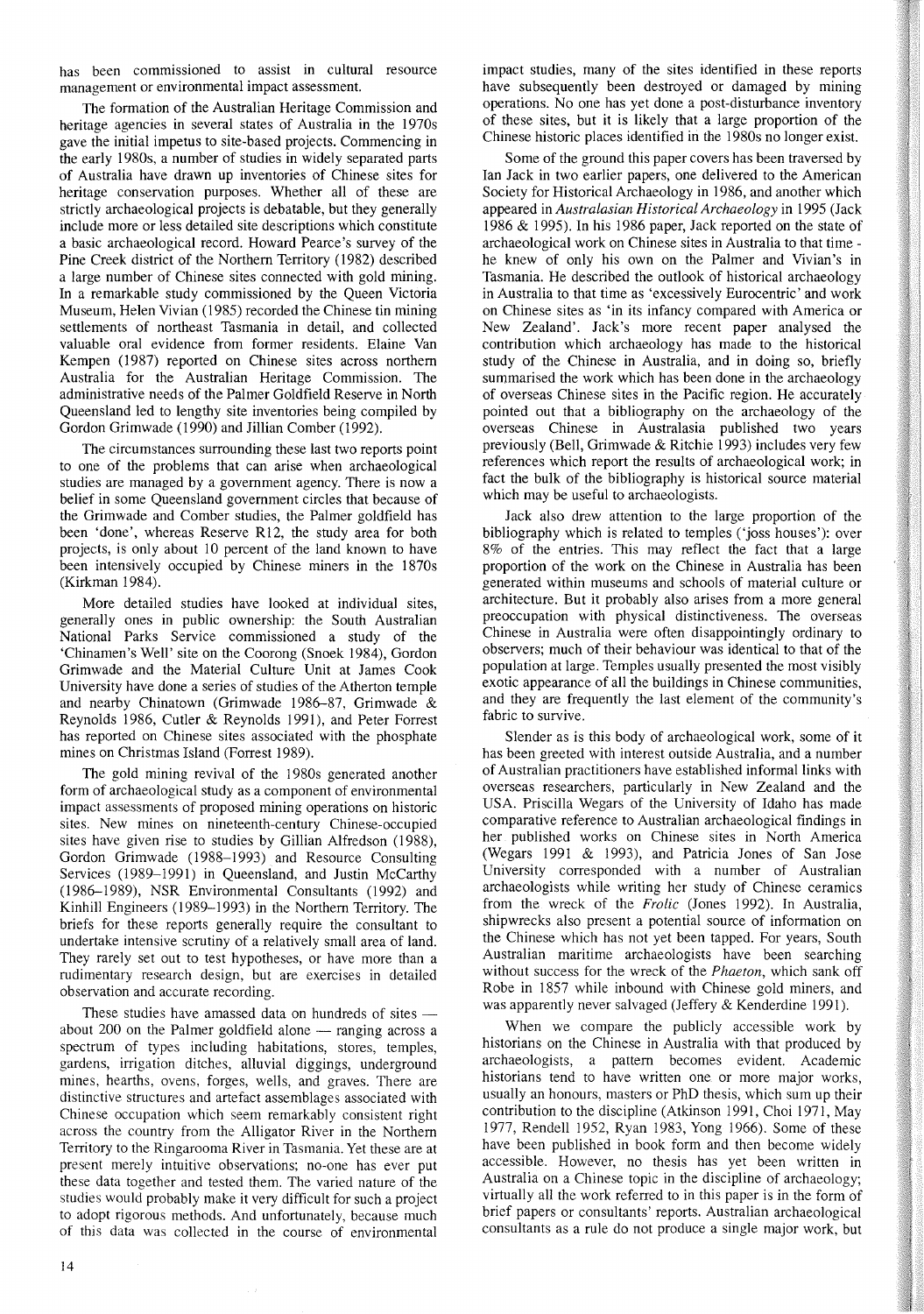have their research findings dispersed through a number of reports and conference papers (Alfredson 1988, Comber 1992, Grimwade 1985-1983, McCarthy 1986-1993). Thus the work of historians in this field tends to be far more coherent and accessible than that of archaeologists.

This need not necessarily be the case. **If** we look across the Tasman Sea, we find a very large body of archaeological literature on Chinese sites in New Zealand, in the form of both consultants' reports and journal articles, the bulk of it produced since 1980 by the extraordinarily prolific Neville Ritchie. However, Ritchie has also written a significant summative work in the form of his 1986 PhD thesis at the University of Otago.

Chinese historical studies in Australia took a great leap forward in October 1993 when a major conference was held at the Chinese Museum in Melbourne. The significance of this event lay in bringing together people from diverse backgrounds and disciplines who do not normally talk to each other, and successfully integrating a number of previously independent lines of research. All the archaeologists who participated were previously known to each other, but the contact with academic, local and family historians, and specialists from fields as diverse as linguistics, theology and medicine were extremely valuable. The conference also made it known how much work is going on within the Chinese community, particularly in the field of family history. **In** 1994 another conference on Chinese history was held at Edith Cowan University. Hopefully the proceedings of both conferences will be published soon.

### **THE STATE** OF THE ART

The nature and geographical distribution of archaeological projects on Chinese sites in recent years is a poor reflection on the state of the discipline in Australia generally. The references appended to this paper cover virtually all the archaeological work that has been done on Chinese sites in Australia. Most of them take the form of brief descriptive surveys done to meet the needs of a bureaucratic agency. Only the projects at Ah Toy's garden, Atherton Chinatown and the Union Reef at Pine Creek have seen any excavation done, and all of that was on a very limited scale. No one has yet written one word of a theoretical model relating to Chinese sites, and little of the work done to the present would be regarded very highly by advocates of 'pure' archaeology.

Thirty-seven studies selected from the references for this paper have been analysed for their dates, their geographical spread and their clients. The criteria for selecting these 37 references are (a) that they are predominantly archaeological rather than historical in their methodology,

(b) that they are concerned primarily and not merely incidentally with Chinese sites, both characteristics involving a degree of subjective judgement, and (c) that they were in print before the 1993 Melbourne conference. The chronological distribution (Fig. 1) shows the growth of interest in the topic, with one published work a year commencing in 1982, then a steady upward trend through the 1980s, until the graph sits on about five a year from 1989 to 1993, when it blows out because of the papers at the Melbourne conference.

Only one of the 37 works can be described as academic, in the sense of not being commissioned for a specific purpose. Some of the other work has originated in universities, but more is by independent consulting archaeologists. Virtually all of the projects were commissioned to report on specific sites, slightly more than half (19) by cultural heritage agencies for immediate resource management purposes, and nearly as many (17) as part of impact assessment studies of proposed mining developments (Fig. 2). One of the largest sponsors of archaeological research on Chinese sites in Australia in the past ten years has been a somewhat unenthusiastic gold mining industry.

As a result, there are no published reports of major extent in existence in Australia. The output consists of a number of brief reports which are also remarkable for being concentrated in a few small parts of Australia. Of the 37 studies, more than half (20) were on North Queensland sites, the majority of these (12) on the Palmer goldfield, with a smaller cluster near Atherton. Another 14 were in the Northern Territory, nine of them in the vicinity of Pine Creek. Three studies were in northeast Tasmania, and four represent all the rest of Australia. Amazingly, there appear to have been almost no studies reporting on Chinese sites in Victoria or New South Wales (Fig. 3).

The geographical distribution of the reports is very curious, and at first I assumed it was an artefact of the study process; probably the result of local development pressures driving research in particular places. However, it is difficult to see in what way the robust economic pressures on the Northern Territory goldfield sites in the 1980s resembled those of northeastern Tasmania where economic development was, to put it nicely, less vigorous. Then, in a study of Chinese pig ovens presented at the Melbourne conference I discovered exactly the same distribution of these structures: relatively large numbers on the Palmer and Pine Creek Goldfields, a smaller cluster on the northeast Tasmanian tinfields, and hardly any elsewhere in the country (Bell 1993). **In** that case I am confident that this is a reasonably complete and certainly representative sample of most of the ovens in Australia, and that the data is not a product of the research methods. The







*Fig.* 1: *Studies Published by Year* /982-1993 *Fig.* 2: *Breakdown ofStudiesby Client/Purpose*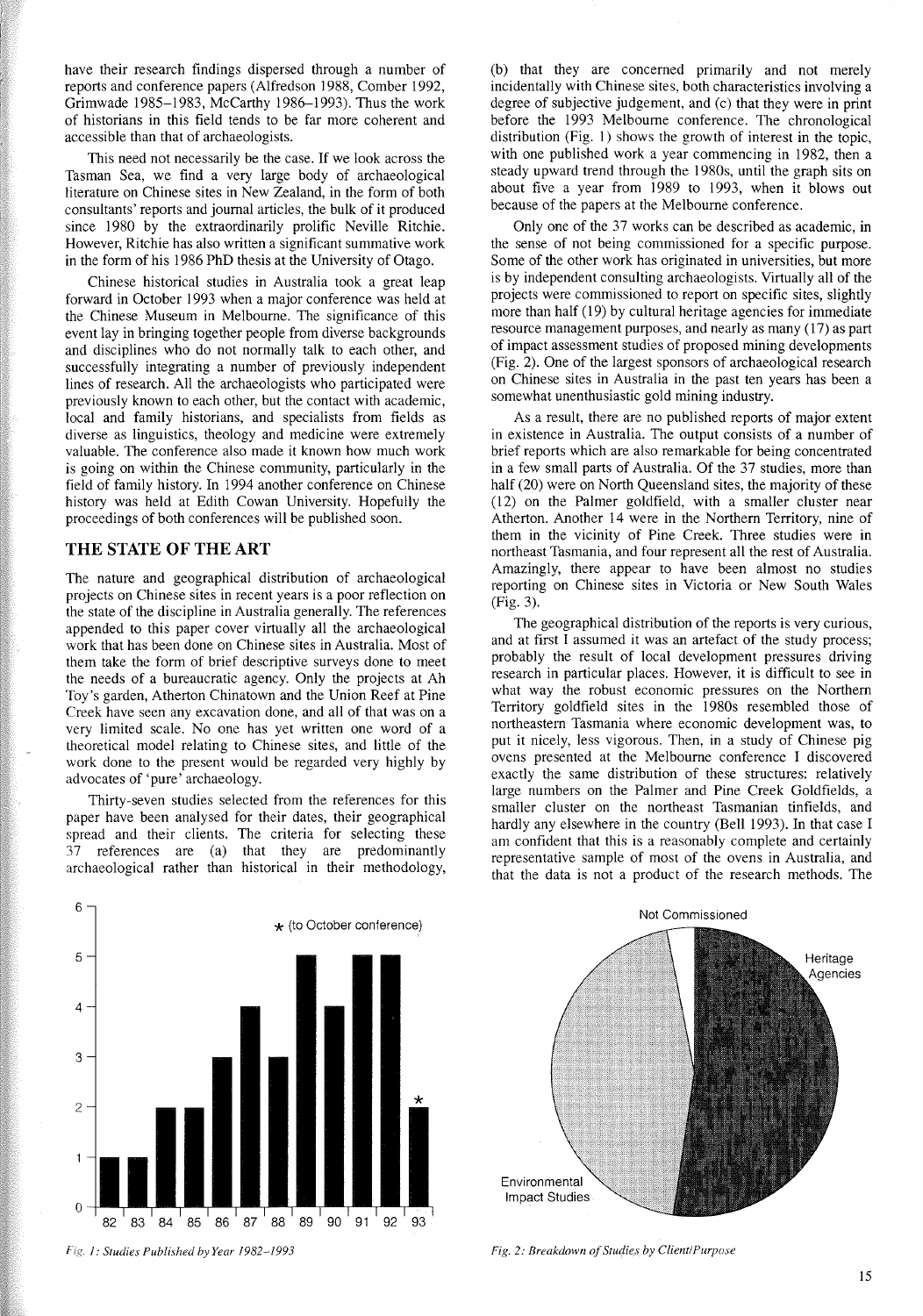

*Fig.* 3: Distribution of Studies by State

repetition of the same pattern suggests that there was in fact something distinctive about the material culture of these three regions, and the reports published to the present may accurately be reflecting the distribution of the most significant Chinese archaeological sites in Australia.

If this is so then clearly further research is needed to explain why, and all that can be done at present is to hypothesise why these three widely-separated regions might be presenting archaeological evidence different from that in the rest of the country. There were Chinese miners in many other places, and it is improbable that all the evidence in those places has been destroyed. One intriguing thing all the archaeologically rich sites in Australia have in common is that they were all settled in the mid I870s, and intensively occupied by Chinese miners for the following decade. Is there something we have yet to learn about that period? Was there a change in the material culture of the Chinese arriving in Australia at that time which has left us different evidence today? By comparison, strikingly little archaeological evidence of Chinese miners and their society has been reported from the first 25 years of the gold rushes. Was the change to do with the new steamer routes after the Suez Canal was opened, calling at Chinese and Southeast Asian ports en route to Australia? Or are we simply looking at the different archaeological evidence of majority Chinese societies? The Chinese on the Palmer, at Pine Creek and in northeast Tasmania for years constituted the majority of the local population, with their culture imported largely intact. Is that the necessary prerequisite for building pig ovens?

The archaeological study of the Chinese in Australia still seems to be as Ian Jack described it a decade ago, 'in its infancy'. Much work has been done in that ten years, but that work does not yet exist as a synthesised coherent body; and much of it is inaccessible to the public and extremely difficult even for other researchers to access. The finished environmental assessment reports rarely exist anywhere outside the consultants' and the clients' offices. There is no central collection of them, and probably no-one on earth has ever seen them all. At the very least, Australia needs a central repository and a good index for archaeological studies. Archaeologists frequently complain that historians do not read their reports, but to be fair, we must make it possible for them to do so.

(This paper has been prompted in part by a consultancy funded by the National Estate Grants Program, which the Museum of Chinese History in Melbourne has offered to Peter Bell, Gordon Grimwade and Justin McCarthy, to identify sites associated with the overseas Chinese in Australia. The project will begin with a summary of historical and archaeological research to date, collate information in reports, on databases and heritage registers throughout the country, and produce a comprehensive summary of places with cultural significance to the Chinese community. The consultants would appreciate hearing from anyone who can contribute information on Chinese sites or studies, particularly those which are not mentioned here.)

## **ACKNOWLEDGEMENTS**

I am grateful for assistance from Ian Jack, and comments on a draft of this paper which I received from Denise Gaughwin, Gordon Grimwade, Justin McCarthy, Campbell Macknight, Neville Ritchie and Priscilla Wegars.

## **BIBLIOGRAPHY**

«The 37 works referred to in the foregoing analysis are marked with an asterisk.)

- ADAMS, A. 1993. The Chinese in the Omeo District 1850s-1890s: a survey of the surviving material, Paper at Conference on the History of the Chinese in Australasia and the South Pacific, Chinese Museum, Melbourne, 8-10 October 1993.
- AINSWORTH, B. 1993. The Role of the Chinese on the Ballarat Goldfields, Paper at Conference on the History of the Chinese in Australasia and the South Pacific, Chinese Museum, Melbourne, 8-10 October 1993.
- \*ALFREDSON, G. 1988a. Report on the Initial Archaeological Survey of the Doughboy Creek Gold Project, (report to Australian Groundwater Consultants Pty Ltd).
- \*ALFREDSON, G. 1988b. Report on the Initial Archaeological Survey of the Jessop Creek Gold Project, (report to Australian Groundwater Consultants Pty Ltd).
- ATKINSON, A. 1991. Chinese Labour and Capital in Western Australia 1847-1947, PhD thesis, Murdoch University.
- \*BELL, P. 1983. Pine Creek: a report to the National Trust of Australia (Northern Territory) on an archaeological assessment of sites of historic significance in the Pine Creek district, (report to the National Trust, Northern Territory).
- \*BELL, P. 1992a. Historic Sites associated with Mining and Chinese Settlement in North Queensland, (report to the Australian Heritage Commission).
- BELL, P. 1992b. Review of E. Rolls, *Sojourners* (University of Queensland Press 1992), *Australasian Historical Archaeology 10:94-96.*
- BELL, P. 1993. Chinese Ovens on Mining Settlement Sites, Paper at Conference on the History of the Chinese in Australasia and the South Pacific, Chinese Museum, Melbourne, 8-10 October 1993.
- BELL, P., G. GRIMWADE, AND N. RITCHIE. 1993. 'Archaeology of the Overseas Chinese in Australia, New Zealand and Papua New Guinea: a select bibliography', *Australasian Society for Historical Archaeology Newsletter,* 23, (I).
- BRUMLEY, L. 1993. Turning History into People: the people on the Chinese gravestones in 19th-century Ballarat cemeteries, Paper at Conference on the History of the Chinese in Australasia and the South Pacific, Chinese Museum, Melbourne, 8-10 October 1993.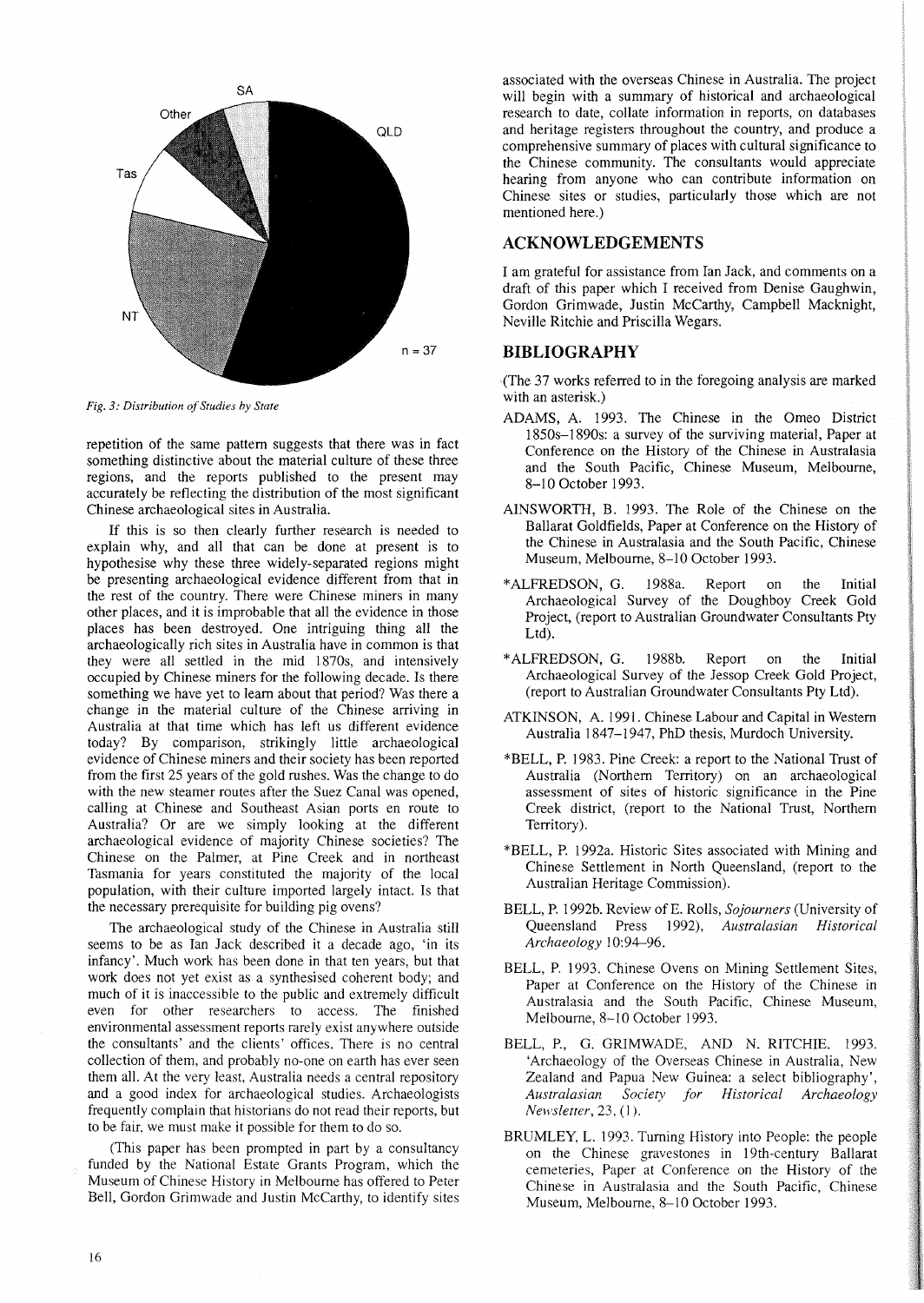- \*BRUMLEY, L., B. LU, AND X. ZHAO. 1992. *Fading Links to China: Ballarat's Chinese gravestones and associated records,* 1854-1955, University of Melbourne.
- CHOI, C. Y. 1971. Chinese Immigration and Settlement in Australia, with Special Reference to the Chinese in Melbourne, PhD thesis, Australian National University.
- CHOI, C. Y. 1975. *Chinese Migration and Settlement in Australia,* Sydney University Press.
- \*COMBER, J. 1992. Palmer Goldfield Heritage Sites Study (Stage 2), (report to the Queensland Department of Environment and Heritage).
- COMBER, J. 1993. Chinese Sites on the Palmer Goldfield, Far North Queensland, Paper at Conference on the History of the Chinese in Australasia and the South Pacific, Chinese Museum, Melbourne, 8-10 October 1993.
- COUCHMAN, S. 1993. The Banana Trade: its importance to Melbourne's Chinese and Little Bourke 1880s-1920s, Paper at Conference on the History of the Chinese in Australasia and the South Pacific, Chinese Museum, Melbourne, 8-10 October 1993.
- \*CUTLER, B. AND B. REYNOLDS. 1991. Report on the Excavations of the Fong On Family Residence, Atherton Chinatown, (report to the Queensland Department of Environment and Heritage).
- \*EVANS, K. 1992. The Kent/Chintock Battery and Waterwheel: conservation assessment - part one, (report to the Forestry Commission).
- EVANS, R., K. SAUNDERS and K. CRONIN. 1975. *Exclusion, Exploitation and Extermination: race relations in colonial Queensland,* Sydney University Press.
- \*FORREST, P. J. 1989. Christmas Island Cultural Heritage Survey, (report to the liquidator of the Phosphate Mining Corporation of Christmas Island, DASET and the Australian Heritage Commission).
- FORREST, P. J. 1993. Chinese and Christmas Island Phosphate Mining 1891-1993, Paper at Conference on the History of the Chinese in Australasia and the South Pacific, Chinese Museum, Melbourne, 8-10 October 1993.
- GAUGHWIN, D. 1991. North-East Tasmania Historic Sites Inventory Project, (report to the Forestry Commission).
- GAUGHWIN, D. 1993. Pig Ovens in North East Tasmania: an archaeological view, Paper at Conference on the History of the Chinese in Australasia and the South Pacific, Chinese Museum, Melbourne, 8-10 October 1993.
- GILLETT, A. K. 1986. Opium Smoking in Australia 1850-1915, BA(Hons) thesis, University of Queensland.
- \*GRIMWADE, G. 1985. *Lit Sung Goong: Chinese religious practices in Cairns,* Cairns.
- \*GRIMWADE, G. 1986. Report on Atherton Chinatown, North Queensland: II Artefacts of Hou Wang Temple, James Cook University.
- \*GRIMWADE, G. 1987a. Artefact Layout, Atherton Chinese Temple: Stage I Report, (report to the National Trust of Queensland).
- \*GRIMWADE, G. 1987b. The Atherton Chinatown Project: the Hou Wang Temple site, paper at 57th ANZAAS Conference, Townsville.
- \*GRIMWADE, G. 1987c. Pagoda Siteworks and Flagpole Location: Atherton Chinese Temple, (report to the National Trust of Queensland).
- \*GRIMWADE, G. 1988. Historical Site Survey for Fortuna Pty Ltd: a preliminary assessment of historical sites within and adjacent to MLAs 1217, 1291 and 1244, Palmer River, North Queensland, (report to Fortuna Pty Ltd).
- \*GRIMWADE, G. 1989. 'Initial Research into the Chemical Composition of Red Inks in Chinese Artefacts', *Australian Society for Historical Archaeology Research Bulletin, (13).*
- \*GRIMWADE, G. 1990. Palmer River Goldfields Cultural Resources (3 Vols), (report to the Queensland Department of Environment and Heritage).
- \*GRIMWADE, G. 1993a. Environmental Impact Study: Archaeology, Palmer Goldfields MLs 3075-3077, 6719, 7355 & 40057 on North Palmer River (report to Thomson, Thomson & Jarman).
- GRIMWADE, G. 1993b. Atherton Chinatown and the Hou Wang Temple Site, Paper at Conference on the History of the Chinese in Australasia and the South Pacific, Chinese Museum, Melbourne, 8-10 October 1993.
- \*GRIMWADE, G. AND B. REYNOLDS. 1986. Report on Atherton Chinatown, North Queensland: I Site Survey, James Cook University.
- \*JACK, 1., K. HOLMES AND R. KERR. 1984. 'Ah Toy's Garden: a Chinese Market-garden on the Palmer River Goldfield, North Queensland', *Australian Journal of Historical Archaeology* 2, 51-58.
- JACK, R. 1. 1986. 'The overseas Chinese: recent work in Australia', *Australian Society for Historical Archaeology Newsletter* 16, (3): 4-7.
- JACK, R. 1. 1993. Chinese Cemeteries in Australasia and America, Paper at Conference on the History of the Chinese in Australasia and the South Pacific, Chinese Museum, Melbourne, 8-10 October 1993.
- JACK, R. 1. 1995. 'Historical Archaeology and the Historian', *Australasian Historical Archaeology* II, 130-38.
- JACK-HINTON, C. 1989. 'Early Asian Contacts with the Continent', in 1. Hardy & A. Frost (eds), *Studies from Terra Australis to Australia,* Canberra, 37-46.
- \*JEFFERY, B. AND S. KENDERDINE. 1991. 'Chinese Emigration to South Australia aboard foreign-owned vessels: the Guichen Bay shipwrecks of 1857', *Bulletin of the Australian 1nstitute for Maritime Archaeology* 15,  $(1):31-36.$
- JONES, P. H. 1992. A Comparative Study of Mid-nineteenth Century Chinese Blue-and-White Export Ceramics from the Frolic Shipwreck, Mendocino County, California, MA thesis, San Jose University.
- JONES, T. G. 1987. *Pegging the Northern Territory: the history of mining in the Northern Territory of Australia,* 1873-1946, Darwin.
- JONES, T. G. 1990. *The Chinese in the Northern Territory,* Northern Territory University, Darwin.
- KING KOI, N. 1993. Discovering My Heritage: an oral history of my maternal family - the Ah Moons of Townsville, 1888-1945, Paper at Conference on the History of the Chinese in Australasia and the South Pacific, Chinese Museum, Melbourne, 8-10 October 1993.
- \*KINHILL ENGINEERS PTY LTD. 1989. Mount Todd Gold Mine Project: mining history, Darwin.